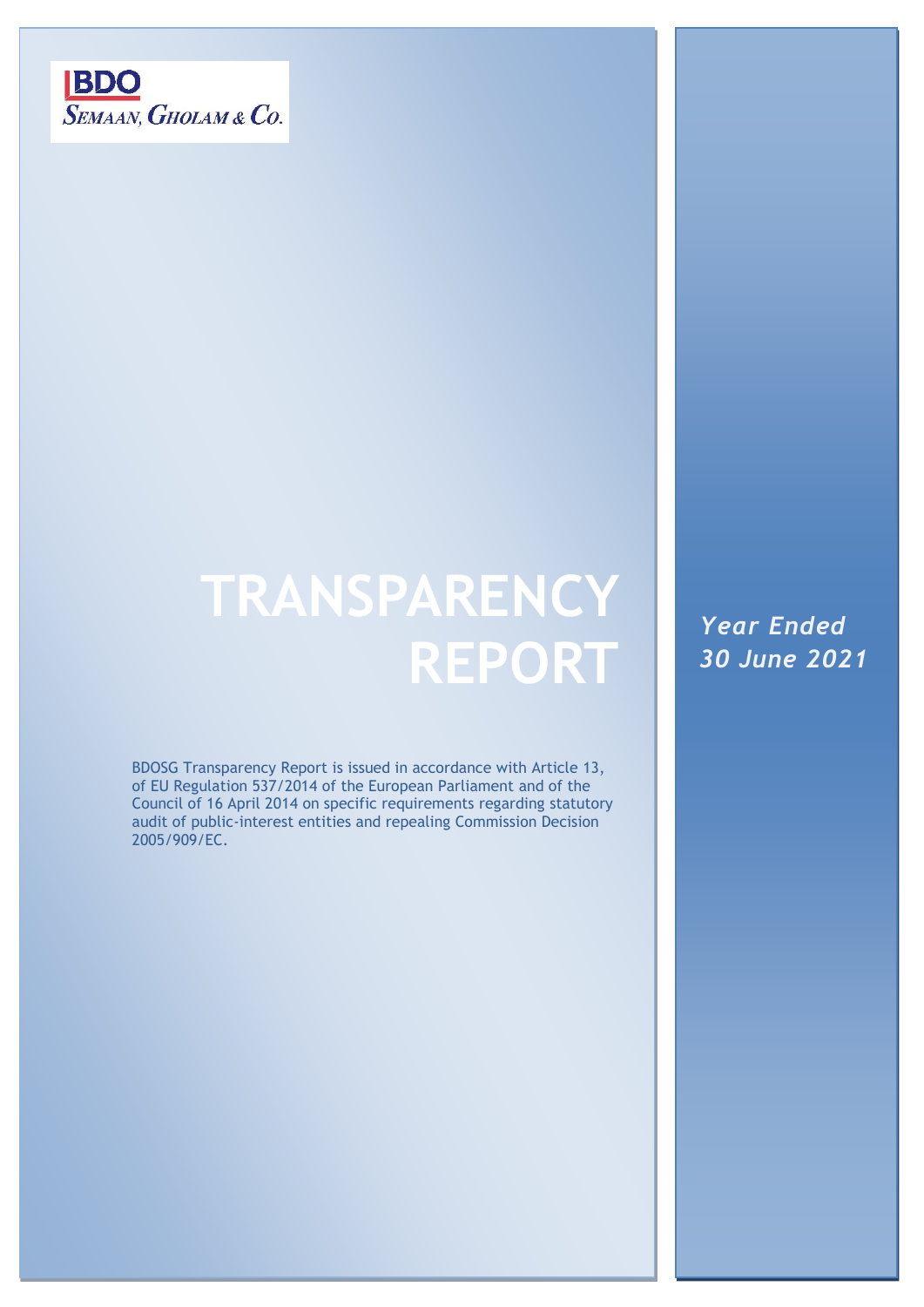## **Contents**

|  | a. |                                                                             |  |  |  |  |
|--|----|-----------------------------------------------------------------------------|--|--|--|--|
|  | a. |                                                                             |  |  |  |  |
|  | b. |                                                                             |  |  |  |  |
|  | c. | Acceptance and continuance of client relationships and specific engagements |  |  |  |  |
|  | d. |                                                                             |  |  |  |  |
|  | e. |                                                                             |  |  |  |  |
|  | f. |                                                                             |  |  |  |  |
|  |    |                                                                             |  |  |  |  |
|  |    |                                                                             |  |  |  |  |
|  |    |                                                                             |  |  |  |  |
|  |    |                                                                             |  |  |  |  |
|  |    |                                                                             |  |  |  |  |
|  |    |                                                                             |  |  |  |  |
|  |    |                                                                             |  |  |  |  |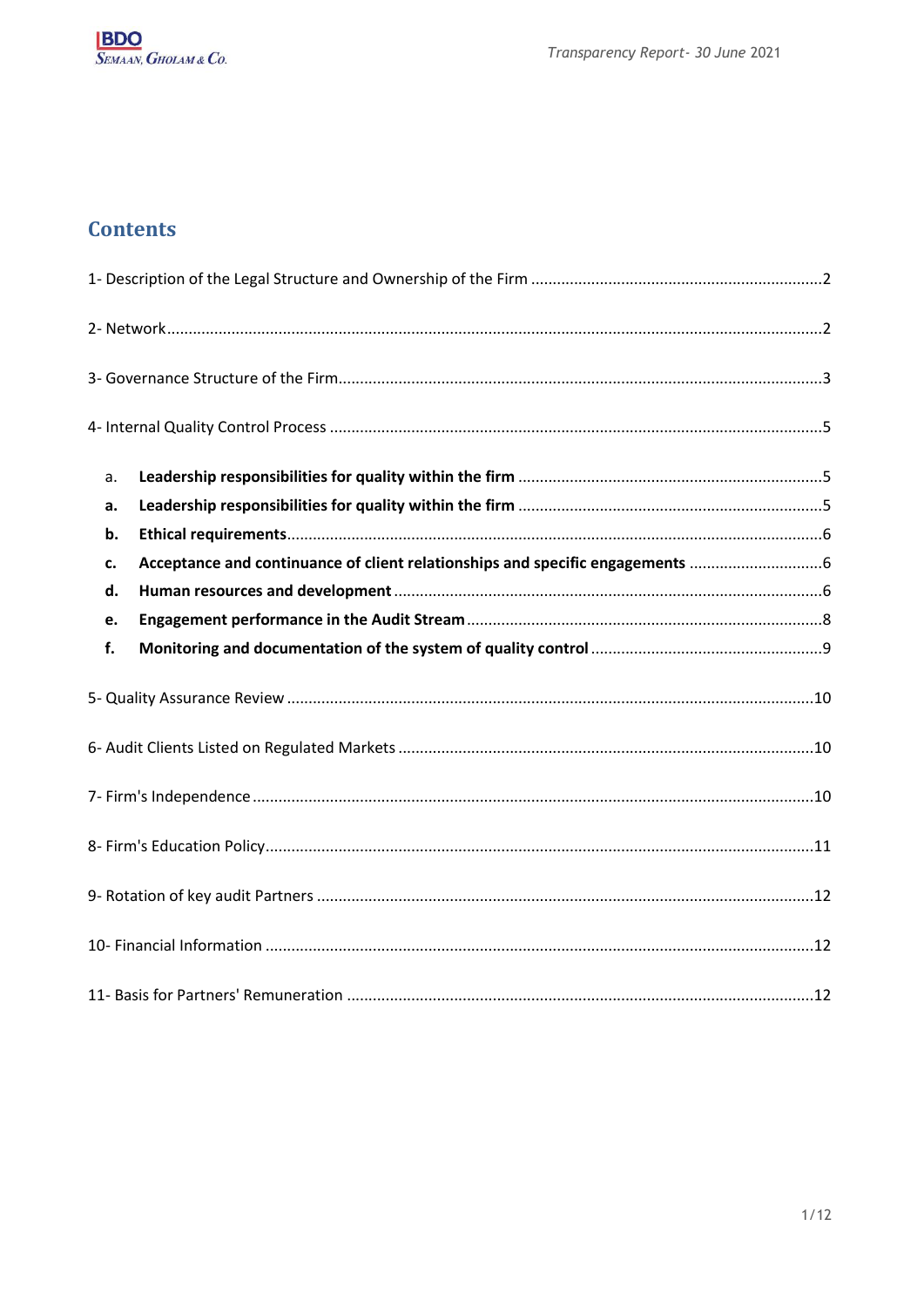## <span id="page-2-0"></span>**1- Description of the Legal Structure and Ownership of the Firm**

- BDO, Semaan, Gholam & Co. (BDOSG) is organized as a Partnership structure and is governed by the laws of the Republic of Lebanon.
- Semaan, Gholam & Co. (SG) is organized as a Partnership structure and is governed by the laws of the Republic of Lebanon.
- SG is registered with the Lebanese Association of Certified Public Accountants under the number 32/1997, and with the Registry of Civil Companies under the number 90.
- The Owners and Partners of the Firm are: Georges Gholam, Antoine Gholam, Nehmé Semaan and Hani Abboud.
- In late 2012, SG implemented BDO, Semaan, Gholam & Co. (BDOSG), a wholly owned subsidiary, to include the BDO brand.
- BDOSG is registered with the Lebanese Association of Certified Public Accountants under the number 79/2013, and with the Registry of Civil Companies under the number 570.
- All the activities of BDOSG are conducted by the Partners and staff of SG, and as such BDOSG is invoiced by SG for such activities. In turn, BDOSG issues invoices for the same amounts for assignments under its brand.
- Where reference is made in this report to SG, it refers also to BDOSG.

## <span id="page-2-1"></span>**2- Network**

- SG is a member Firm of BDO International Limited as from 1 October 2010; BDOSG is a member Firm of BDO International Limited as from 2014.
- Description of the Network:

The BDO network is an international network of public accounting firms, the BDO member firms, which perform professional services under the name and style of BDO. BDO is the brand name for the BDO network and all BDO member firms. 'BDO' and 'BDO International' are trademarks of Stichting BDO.

• Legal and structural arrangements in the network:

Each BDO member firm is a member of BDO International Limited, a UK company limited by guarantee, either as a voting member (one per country) or a non‐voting member.

The BDO network is governed by the Council, the Policy Board and the Executive (or Global Leadership Team) of BDO International Limited.

The Council comprises one representative from each voting member firm and comprises the members of BDO International Limited in general meeting. The Council approves budgets, appoints the Policy Board members and approves any changes in the Articles and Regulations of BDO International Limited.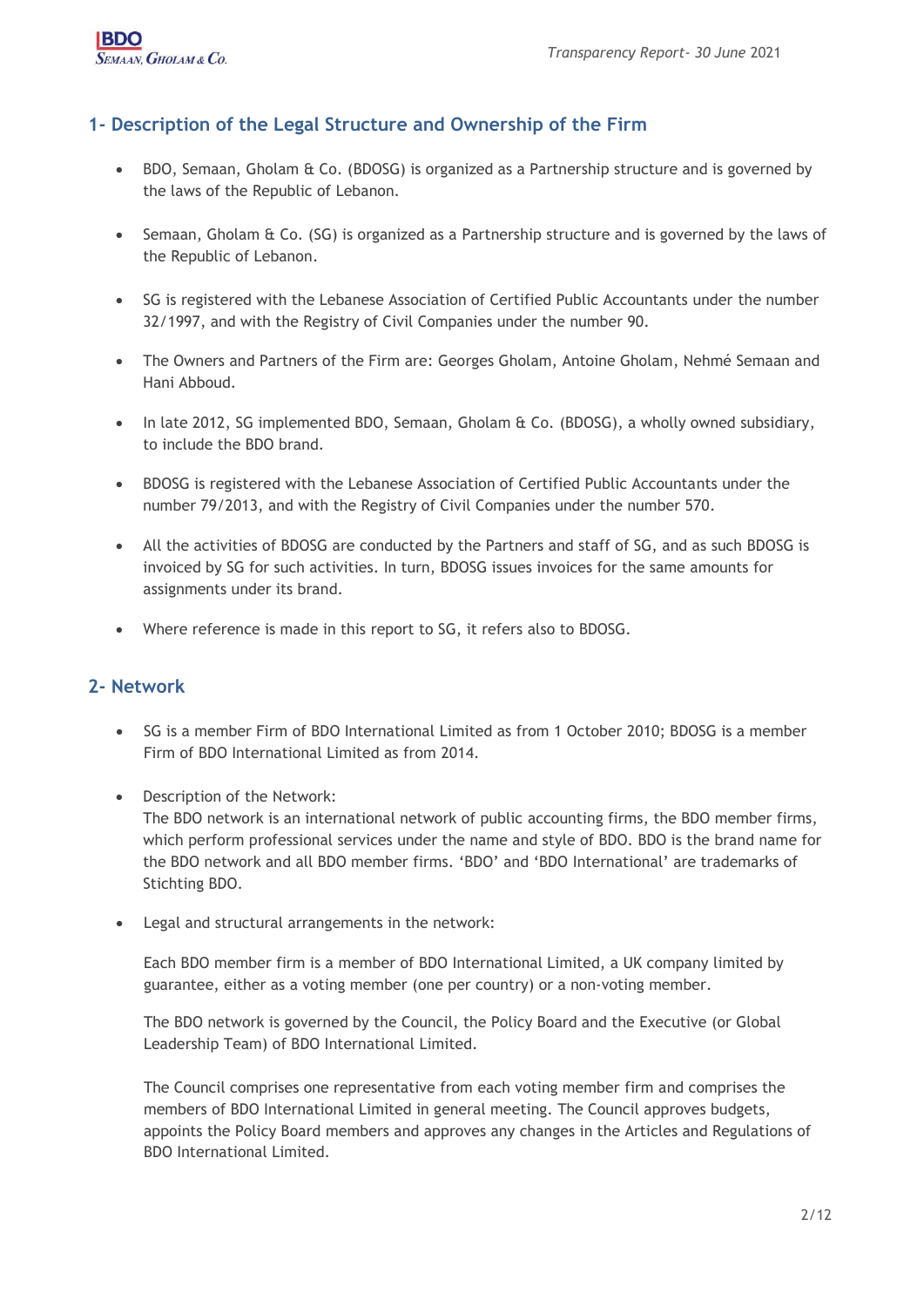The Policy Board, which is the Board of Directors of BDO International Limited, currently comprises a representative of the network's five largest member firms, whose appointment, each for a three-year term, is approved by the Council. The Policy Board sets policies and priorities for the network and oversees the work of the Global Leadership Team. The Policy Board meets at least four times a year and more if required.

The Global Leadership Team is tasked with coordinating the activities of the network on a day-today basis. It is headed by the CEO and comprises the Global Heads of Audit & Accounting, Tax, People, Client Service, Network Development and the International Secretary.

Service provision within the BDO network is coordinated by Brussels Worldwide Services BVBA, a Belgian limited liability company with its seat in Brussels.

BDO International Limited and Brussels Worldwide Services BVBA do not provide any professional services to clients. This is the sole preserve of the BDO member firms.

Each of BDO International Limited, Brussels Worldwide Services BVBA and the BDO member firms is a separate legal entity and has no liability for another such entity's acts or omissions. Nothing in the arrangements or rules of BDO shall constitute or imply an agency relationship or a partnership between BDO International Limited, Brussels Worldwide services BVBA and/or the BDO member firms.

More information about the network can be found through BDO Lebanon website at [www.bdo](http://www.bdo-lb.com/)[lb.com.](http://www.bdo-lb.com/)

## <span id="page-3-0"></span>**3- Governance Structure of the Firm**

| <b>Position</b>            | <b>Number</b> |  |
|----------------------------|---------------|--|
| <b>Partners</b>            | 4             |  |
| <b>Executive Directors</b> | 6             |  |
| <b>Senior Managers</b>     | 9             |  |
| <b>Managers</b>            | 12            |  |
| <b>Assistant Managers</b>  | 16            |  |
| <b>Supervisors</b>         | 18            |  |
| <b>Seniors</b>             | 20            |  |
| <b>Assistant Seniors</b>   | 23            |  |
| <b>Juniors</b>             | 28            |  |
| Administrative staff       | 13            |  |
|                            | 149           |  |

• **The structure of the Firm may be described as follows:**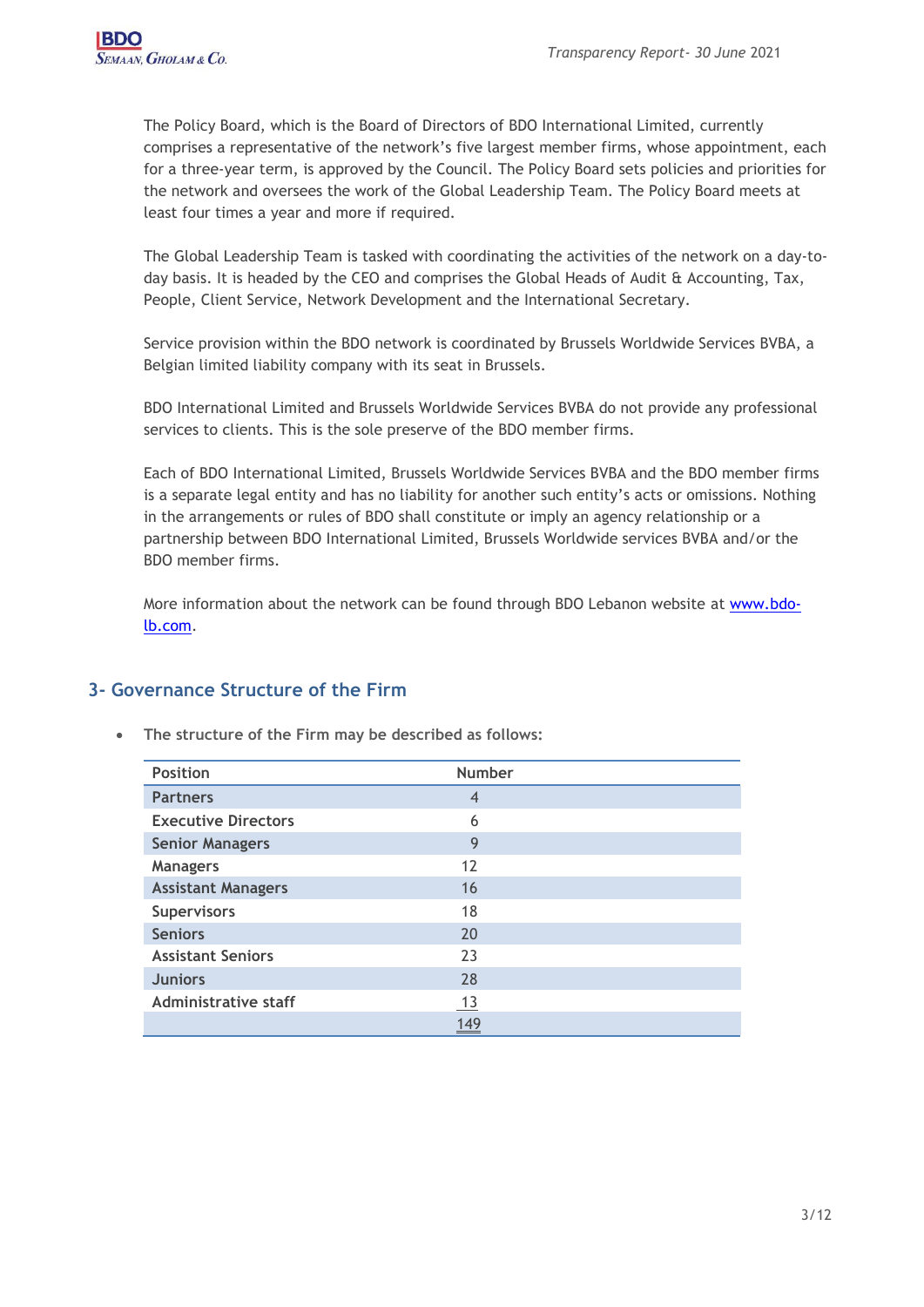• **Key roles within the Firm are distributed as follows:**

| Role                                   | <b>Name</b>    |  |  |
|----------------------------------------|----------------|--|--|
| <b>Managing Partner</b>                | Georges Gholam |  |  |
| <b>Regulatory Contact Partner</b>      | Antoine Gholam |  |  |
| <b>Independence Partner</b>            | Nehmé Semaan   |  |  |
| <b>HR Partner</b>                      | Antoine Gholam |  |  |
| <b>IT Manager</b>                      | Zeina Saad     |  |  |
| <b>Accounting Department in Charge</b> | Amir Younes    |  |  |
| <b>Tax Department Partner</b>          | Hani Abboud    |  |  |

#### • **Executive Committee**

The Executive Committee is comprised of the 5 Partners, the Executive Directors and the Senior Managers. It is chaired by the Managing Partner. It meets quarterly and more frequently if required. The Executive Committee sets business strategy and ensures its implementation. The Managing Partner and each team member also have specific areas of responsibility for operational management.

The HR Partner makes an annual presentation on the state of affairs of the Firm to all employees; this provides insights into the Firm's strategy and operations and gives individuals the opportunity to raise questions and issues directly with the Partners. The presentation includes performance ranking within the network globally and regionally.

#### • **Stream Leaders**

Stream Leaders representing Audit, Corporate Finance, Tax and Business Services Outsourcing with whom the Partners meet on a regular basis, are responsible for the development of highquality profitable services in their own areas.

#### • **Risk Management Committee**

The Executive Committee has delegated responsibility for the design and implementation of the risk management process to the Risk Management Committee.

The Risk Management Committee is chaired by the Head of Risk Management. It is composed of appointed individuals, Head of the Risk Management Unit, the Independence Champion and the Regulatory Contact Partner. The Committee has particular responsibility to ensure that the quality, objectivity and independence of client service are maintained through well managed client acceptance and reacceptance procedures.

That guidance is updated regularly, and published on the conduct of all professional services, and rigorous processes are in place to identify and address conflicts of interest matters.

All Partners and staff are required to submit annual confirmations of regulatory compliance, which include statements of independence.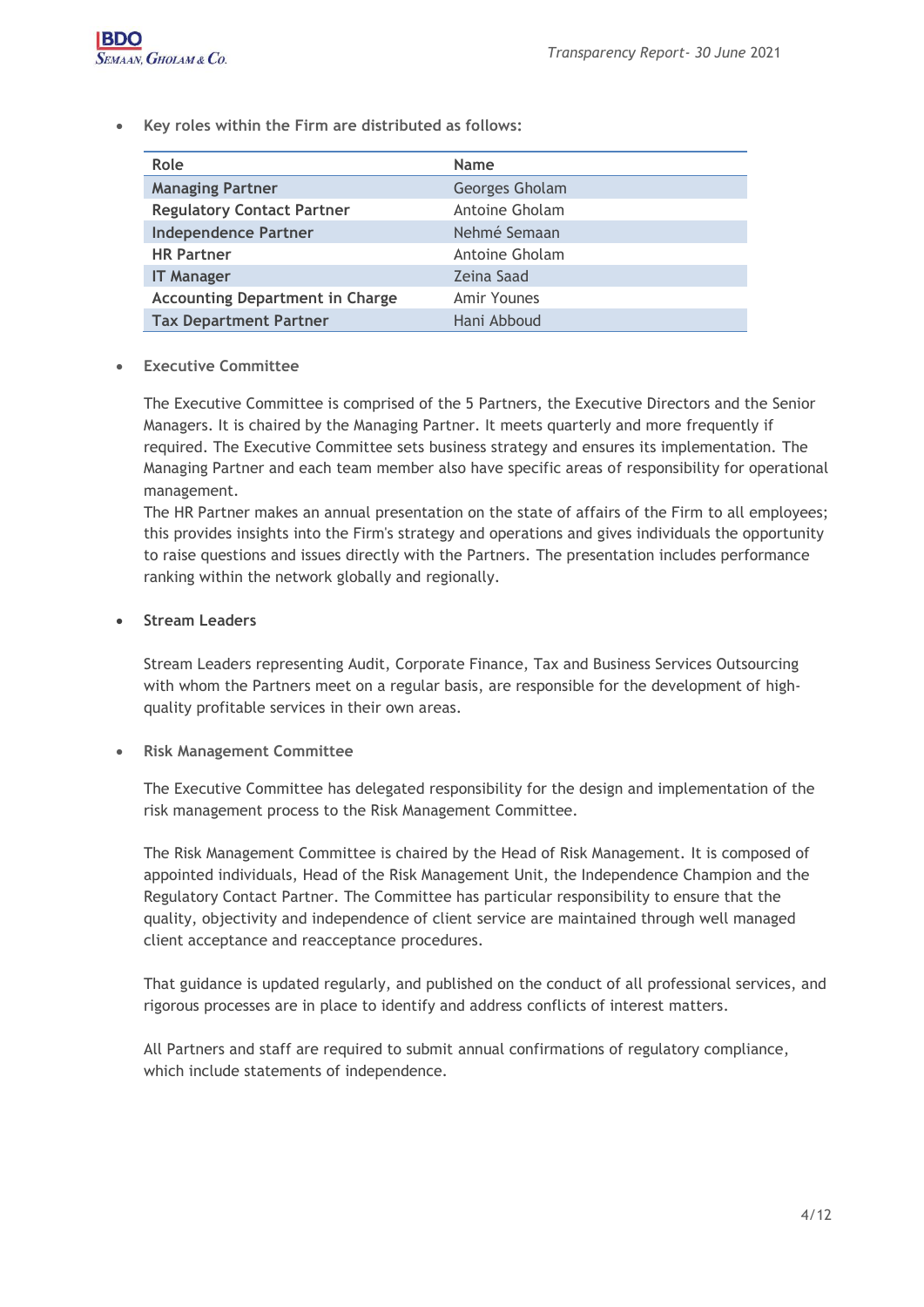## <span id="page-5-0"></span>**4- Internal Quality Control Process**

The firm's internal quality control process is designed to provide reasonable assurance that the firm, its partners and staff comply with professional standards and regulatory and legal requirements. Work is performed to reach consistently high standards and to ensure that reports issued by the firm are appropriate.

<span id="page-5-1"></span>The firm's internal quality control process can be split into the following elements:

- a. leadership responsibilities for quality within the firm
- b. ethical requirements
- c. acceptance and continuance of client relationships and specific engagements
- d. human resources and development
- e. engagement performance
- f. monitoring and documentation of the system of quality control.

#### <span id="page-5-2"></span>**a. Leadership responsibilities for quality within the firm**

Quality control is dependent upon an organizational structure which is inherently sound and which clearly defines the responsibilities of the various levels of management.

The firm has clearly established responsibilities for the Managing Partner, the other Partners and other senior personnel. The Partners are members of the firm's Executive Committee which devises and implements the firm's business strategy and manages operational issues.

Along with the firm's management, the Risk Management Partner reinforces the appropriate "tone at the top" by instilling professional and ethical values in the firm. The Audit Stream "tone at the top" is set by the Head of Audit.

The Audit Stream is supported by the Professional Standards Group (PSG) and the Risk Management Unit (RMU).

The PSG is headed by the Head of Audit and is responsible for the following:

- $\circ$  maintaining the firm's technical manuals and communicating developments to the firm's partners and staff;
- $\circ$  helping maintain the quality of the firm's assurance practice at the highest standards prevailing in the profession;
- $\circ$  consulting with partners and other network professionals seeking technical advice; and
- $\circ$  overseeing the firm's technical continuing professional education programs.

The RMU is headed by the Risk Management Partner and is responsible for the following:

- o monitoring of independence;
- o monitoring the firm's auditing work; and
- o evaluating the firm's quality controls policies and procedures.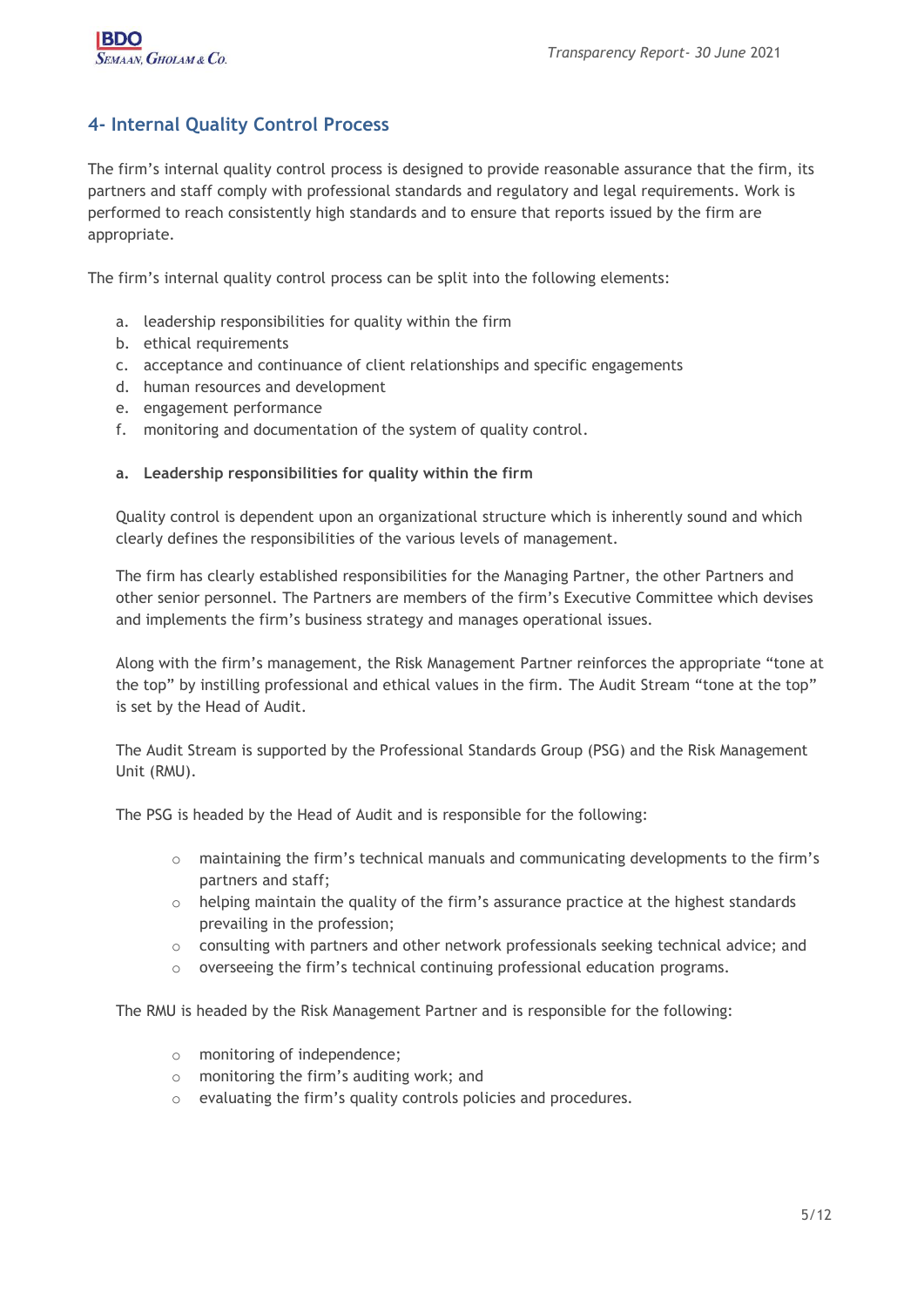#### <span id="page-6-0"></span>**b. Ethical requirements**

The firm's Conduct of Professional Standards Manual (CPSM) contains the principles and rules relating to ethical conduct, including integrity, independence and objectivity, professional competence and due care, confidentiality and professional behavior. This is complemented by a comprehensive training program designed to ensure compliance with both International and Lebanese Ethical Standards. The ethical conduct guidance is available to all staff on the firm's sharing application. Annual declarations are made by all partners and staff to ensure compliance with relevant ethical requirements, and policies have been implemented for resolution of issues.

#### <span id="page-6-1"></span>**c. Acceptance and continuance of client relationships and specific engagements**

Robust client and engagement acceptance procedures play a pivotal role in the firm's ability to deliver a professional and quality service.

Prior to the acceptance of any new client and consideration of continuance with any client, certain procedures to assess the risks associated with the prospective or existing client must be carried out. These will include:

- $\circ$  consultation of a global professional tool about any classification of the client by international organizations (terrorism, criminal, PEP, etc..);
- o consideration of the client's business including its geographical spread and the industry it operates in;
- $\circ$  evaluation of information concerning the client, its management and its owners including obtaining evidence of the identity of the owners and officers of the business;
- $\circ$  considering information regarding the character and reputation of the client and key personnel;
- o assessment of potential independence risks and potential conflicts of interest;
- $\circ$  if relevant, inquiry with the previous auditor regarding the reasons for the change of auditor and if there is any reason why the firm should not accept the appointment;
- $\circ$  assessment of the firm's ability to serve the prospective and existing client; and
- o reviewing filings of the client, including prior year financial statements.

The acceptance and continuance of all clients requires an approval process that is appropriate to the perceived risk. "High risk" assurance clients require pre-approval by all Partners.

#### <span id="page-6-2"></span>**d. Human resources and development**

Human resources are a critical factor in the firm's ability to provide professional services. In order to ensure that the firm has sufficient personnel with the capabilities, competence, and ethical standards necessary to provide quality audits in accordance with professional and legal requirements the firm has established clear policies and procedures addressing the following areas:

- o *Clear and consistent policies and procedures*
- o *Recruitment procedures*
- o *Workforce planning, succession management*
- o *Grades and levels*
- o *Continuous performance appraisal and engagement surveys*
- o *Development plan and training policy.*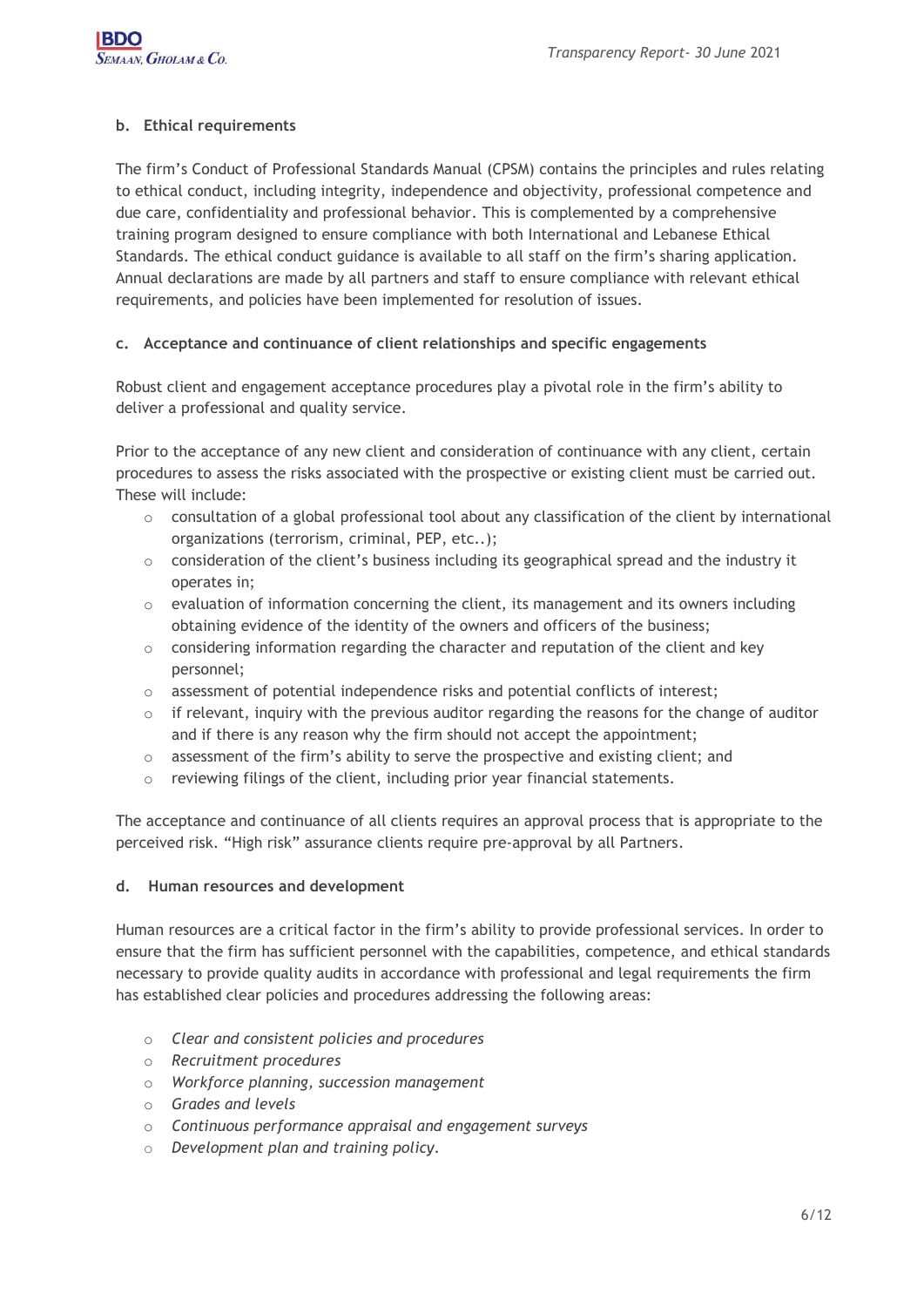#### **Clear and consistent policies and procedures**

Procedures, policies and personnel manuals provide clarity and coherence on goals, structures, vision and accepted behaviors of the firm employees.

An employment manual is written to support management and staff with their need to have a clear and consistent set of rules within the firm. The manual is updated when new procedures are designed. The manual is available on the firm's sharing application.

Non-compliance with the firm's policies and professional standards is reflected through additional training, delays in promotion, or through dismissal for serious instances of non-compliance.

#### **Recruitment procedures**

Policies and procedures for recruitment are designed to provide reasonable assurance that those employed have the appropriate characteristics to enable them to deliver a high-quality service and perform their duties with professional competence.

The firm works actively to promote diversity of culture. Inclusivity within the firm whether based on age, gender, ethnicity or physical capabilities makes the firm more representative and more capable of providing a quality professional service.

The firm seeks smart people with maturity, integrity, motivation, aptitude and leadership qualities appropriate to the role for which they are being recruited.

#### **Workforce planning, succession management**

Ultimately, it is the quality and commitment of the partners and staff that makes a difference and enables the firm to deliver a quality service.

Policies and procedures for assigning personnel to engagements are designed to provide a reasonable assurance that only those persons having adequate technical training, proficiency and competence will perform the work.

Staff profile of technical proficiency is obtained by personal knowledge and by reviewing evaluation forms.

#### **Grades and levels**

Competency management concerns 'the right person, in the right place, at the right time':

- o It enables the "matching" of a potential employee to the firm
- $\circ$  It strives to tie the individual's career needs and aspirations to the needs of the firm
- $\circ$  It structures the HR processes and administration of new staff (recruitment and selection procedures), existing staff (remuneration, appraisals, training and development), and leaving staff (exit policy).

The firm provides a clear set of grades and levels. Compensation matches the grades and the market benchmark. It is reviewed periodically.

There is staff progression from an introductory level to senior, to supervisor, to manager and then to senior manager. Intermediate levels exist also.

Partners compensation is reviewed regularly.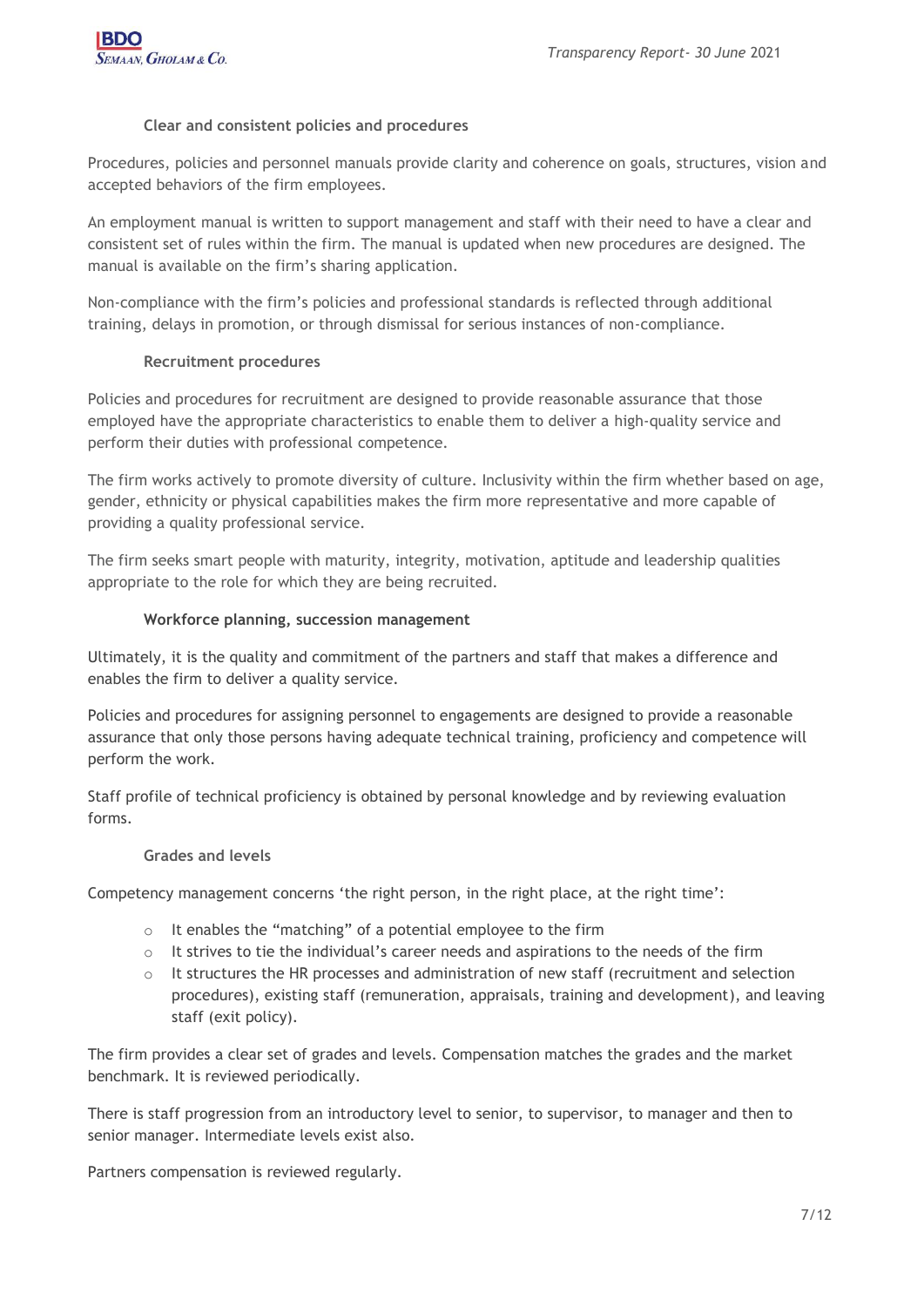#### **Continuous performance appraisal and engagement surveys**

All staff are subject to formal performance appraisal, review and counselling on a regular basis for evaluating the level of competence, monitor development and help reach full potential.

Appraisals include professional and technical competence (including analytical and judgment skills), personal and management skills, and client servicing skills.

#### **Development plan and training policy**

The learning and development strategy ensure the firm's ability to remain competitive and to motivate members of staff. It includes both the technical expertise and skills to meet the needs of the clients. Also, integrity, objectivity, professional skepticism, and willingness are essential attributes of professionals.

There are three basic professional attributes all the firm staff possess:

- o Technical competence in a chosen field of expertise
- o Pride in self, the firm and the profession
- $\circ$  Strong personal skills in managing and engaging staff and in leading engagements.

#### <span id="page-8-0"></span>**e. Engagement performance in the Audit Stream**

#### o *Common methodology*

Our policies and procedures are designed to ensure that audits meet all applicable professional standards, regulatory requirements and that the firm issues reports that are appropriate in the circumstances. To achieve this and to ensure consistency in the approach to auditing and related fundamental application of professional scepticism throughout the BDO Network, BDO International has developed the common BDO Audit Methodology, related software tools and other standard forms of documentation. This methodology is fully compliant with International Standards on Auditing.

APT, BDO audit software takes advantage of recent technological advances and enables the firm to:

- $\circ$  Safeguard the structural integrity of the tool for the future;
- $\circ$  Provide a fully-integrated tool that reflects the latest interpretations of the auditing standards; and
- o Enables teams to work efficiently on both large and small engagements.

BDO Advantage is the new data analytics audit tool. It combines smart technology with knowledge and understanding of clients' businesses to deliver information for in-depth interpretation. It helps exploration and understanding of data and helps spot patterns and trends and crucially to identify anomalies.

#### o *Supervision and review*

We require all professional work to be supervised by staff members who have appropriate knowledge and experience. It is the responsibility of the relevant Partner, Senior Manager or Manager to ensure that related risks are identified and that, decisions are taken by those with an appropriate level of authority. The relevant Partner, Senior Manager or Manager must also ensure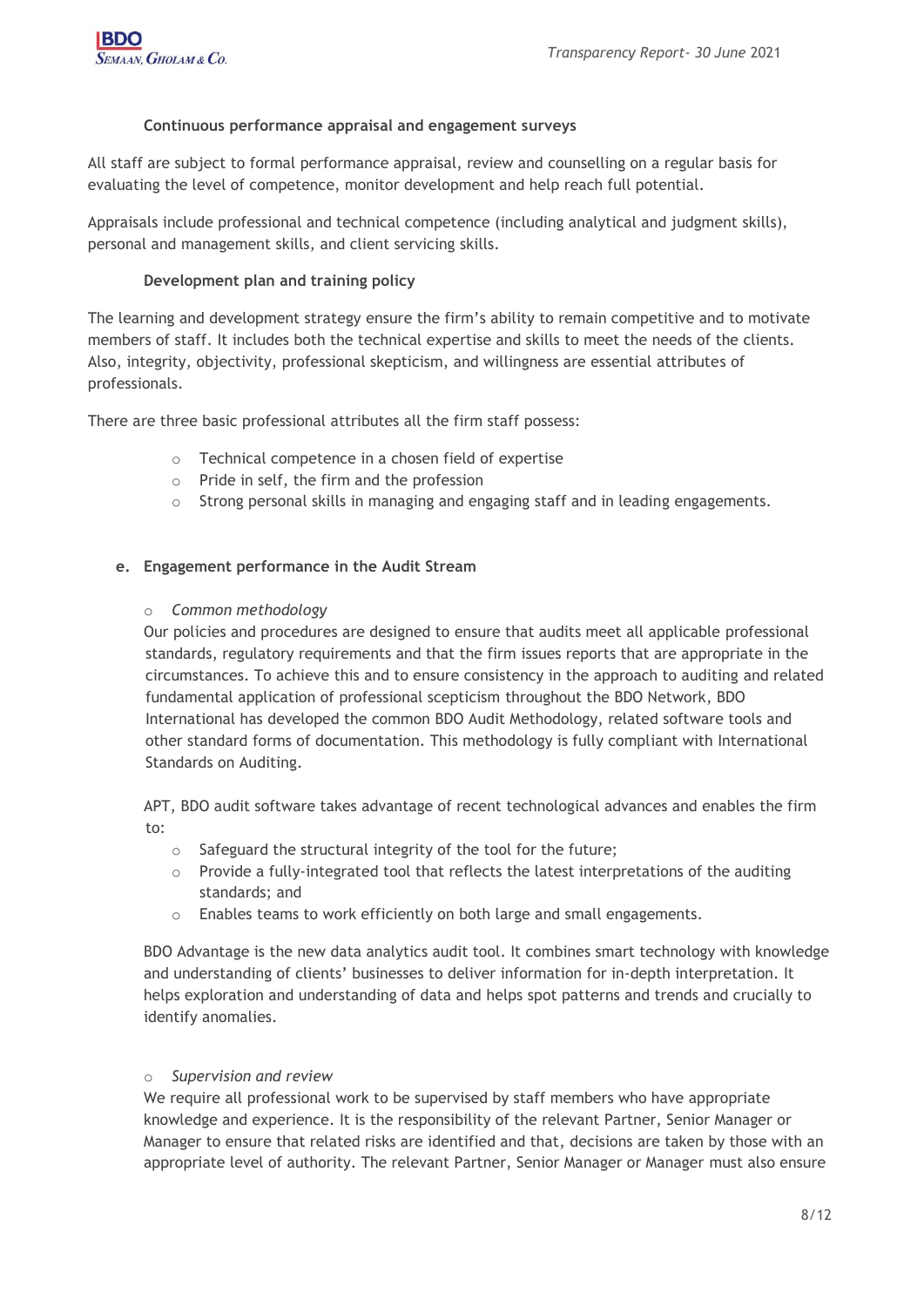

that professional work is carried out with appropriate professional skepticism and that it meets the firm's standards in all respects.

Our review procedures are designed to ensure effective control of the audit as it progresses. These policies are designed to ensure that:

- the work is performed in accordance with applicable standards and regulations;
- significant matters have been raised for further consideration and appropriately addressed;
- appropriate consultations have taken place;
- the planned work has where necessary been reviewed and that the objective of all planned work has been achieved;
- the work performed and evidence obtained supports the conclusions reached; and
- the documentation present on the audit file enables an experienced auditor to understand the significant matters arising on the audit as well as the nature, timing and extent of the procedures undertaken, the results of those procedures and the evidence obtained.

A concurring Partner review is performed for audits of public interest entities and other highrisk engagements. The concurring Partner will be familiar with the auditing and reporting practices used during the engagement, and be knowledgeable and familiar with the client's industry, but will be independent from the client's audit team. They will be an experienced audit Partner and not likely to be unduly influenced by the views of a particular engagement Partner. The concurring Partner cannot be actively involved in making ongoing decisions relating to the engagement and will not be involved in performing the engagement. Concurring review Partners are selected from the Partners other than the engagement Partner.

#### o *Consultation*

Our culture encourages consultation with experienced Partners and other specialists where appropriate. Additionally, the firm has requirements for specific consultations in certain situations, for instance where the audit is of a public interest entity.

#### <span id="page-9-0"></span>**f. Monitoring and documentation of the system of quality control**

Our policies and procedures concerning monitoring activities are designed to give the firm reasonable assurance that the firm's internal quality control system is operating effectively and is being complied with in practice.

Our quality control system includes a review process of audit files to monitor compliance with the firm's policies, procedures and standards and to ensure that the work carried to arrive at a proper opinion, or to support advice that has been given, is both adequate and properly documented.

The review consists of reviewing, on a sample basis, the working papers and reports of selected assurance engagements and documentation of compliance with our quality control policies and procedures in other areas. The sample is selected to ensure that at least one audit carried out by each audit Partner is selected every year.

A designated partner is responsible for monitoring and documenting the implementation of, and compliance with, any corrective actions. Each review team is headed by an experienced audit Partner. Where the sample includes a specialist client such as a charity, appropriate internal specialists are involved in the review. Instructions are issued to the reviewers in advance of the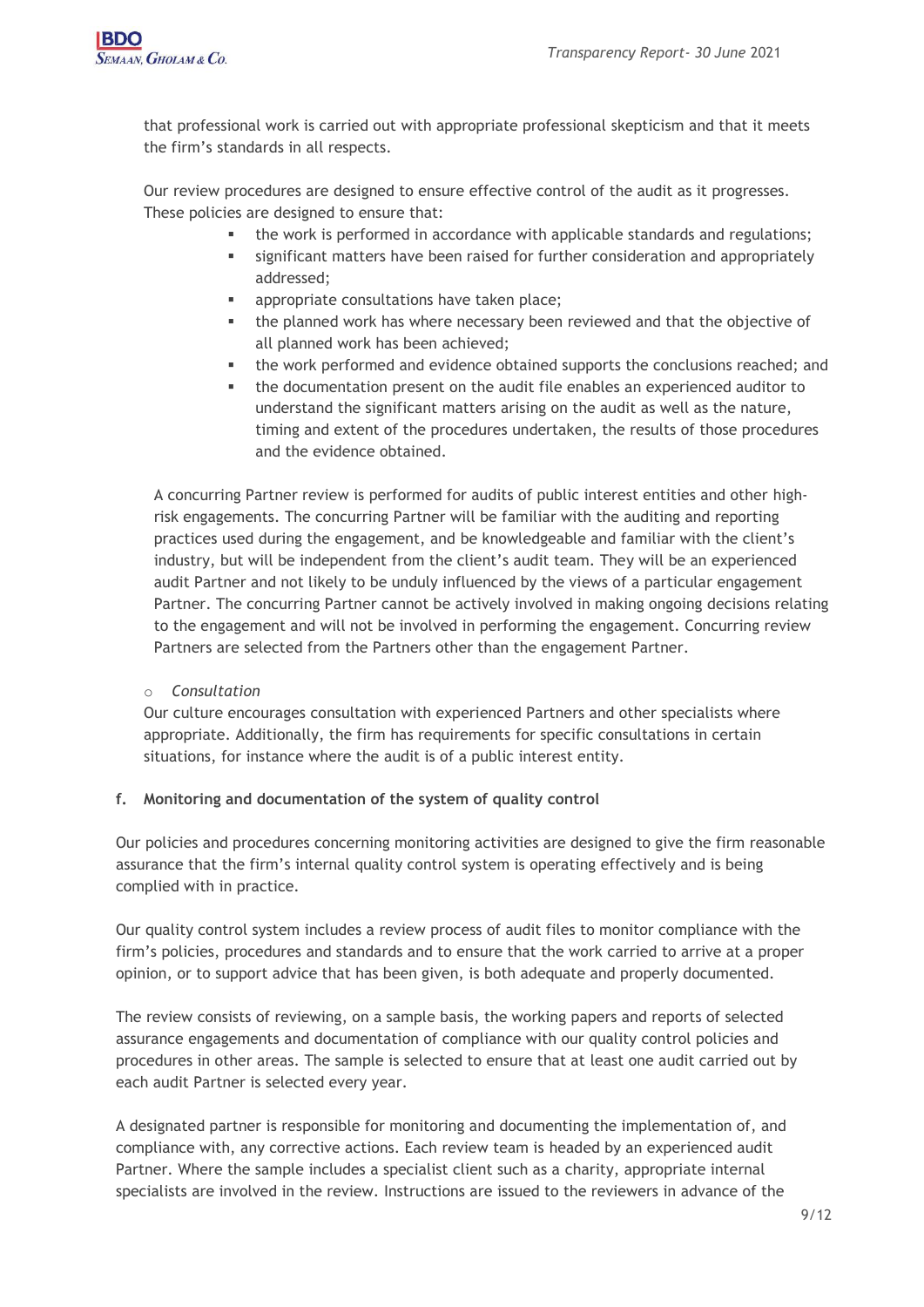

review setting out the objectives of the process, a checklist, and appropriate guidance and reporting templates.

#### *Executive Committee Statement on Effectiveness of Functioning*

These policies, procedures and monitoring activities have provided the firm's Executive Committee with reasonable assurance that the firm, its partners and staff have materially complied with applicable professional, regulatory and legal requirements, that work has been performed to a consistently high standard and that appropriate reports have been issued. The firm's Executive Committee has inter alia considered the results of the review by the Acceptance Committee in reaching this opinion.

## <span id="page-10-0"></span>**5- Quality Assurance Review**

The last quality assurance review of the Firm took place in October 2018.

The UK FRC reviewed in September 2017 the audit files of a financial institution whose securities are listed on the London Stock Exchange.

## <span id="page-10-1"></span>**6- Audit Clients Listed on Regulated Markets**

| Name of Audit Client   | <b>Regulated Market</b> |  |  |
|------------------------|-------------------------|--|--|
| <b>Bank Audi sal</b>   | Beirut Stock Exchange   |  |  |
| <b>BLOM Bank sal</b>   | Beirut Stock Exchange   |  |  |
| <b>Byblos Bank sal</b> | Beirut Stock exchange   |  |  |

## <span id="page-10-2"></span>**7- Firm's Independence**

In relation to independence, the firm's Conduct of Professional Services Manual ("CPSM") supplemented by individual help sheets contains the backbone of the policies and procedures. These are complemented by a suite of training programs targeting the needs of the individual partners and staff.

These policies and procedures meet those that are promulgated by the IFAC Code of Ethics for Professional Accountants and the Lebanese Association of Certified Public Accountants Code of Ethics. Compliance with the policies and procedures is ensured by a series of monitoring and review activities.

These include:

- an annual declaration undertaken by all partners and staff;
- audit file quality control reviews examining a selection of audit files covering all Responsible Individuals on an annual basis; and
- other monitoring activities targeting specific aspects of audit independence.

We have a designated Independence Champion, an experienced Partner, who monitors compliance with applicable independence policies and procedures, provides consultations regarding independence matters, and oversees independence training and maintenance of a restricted entity database.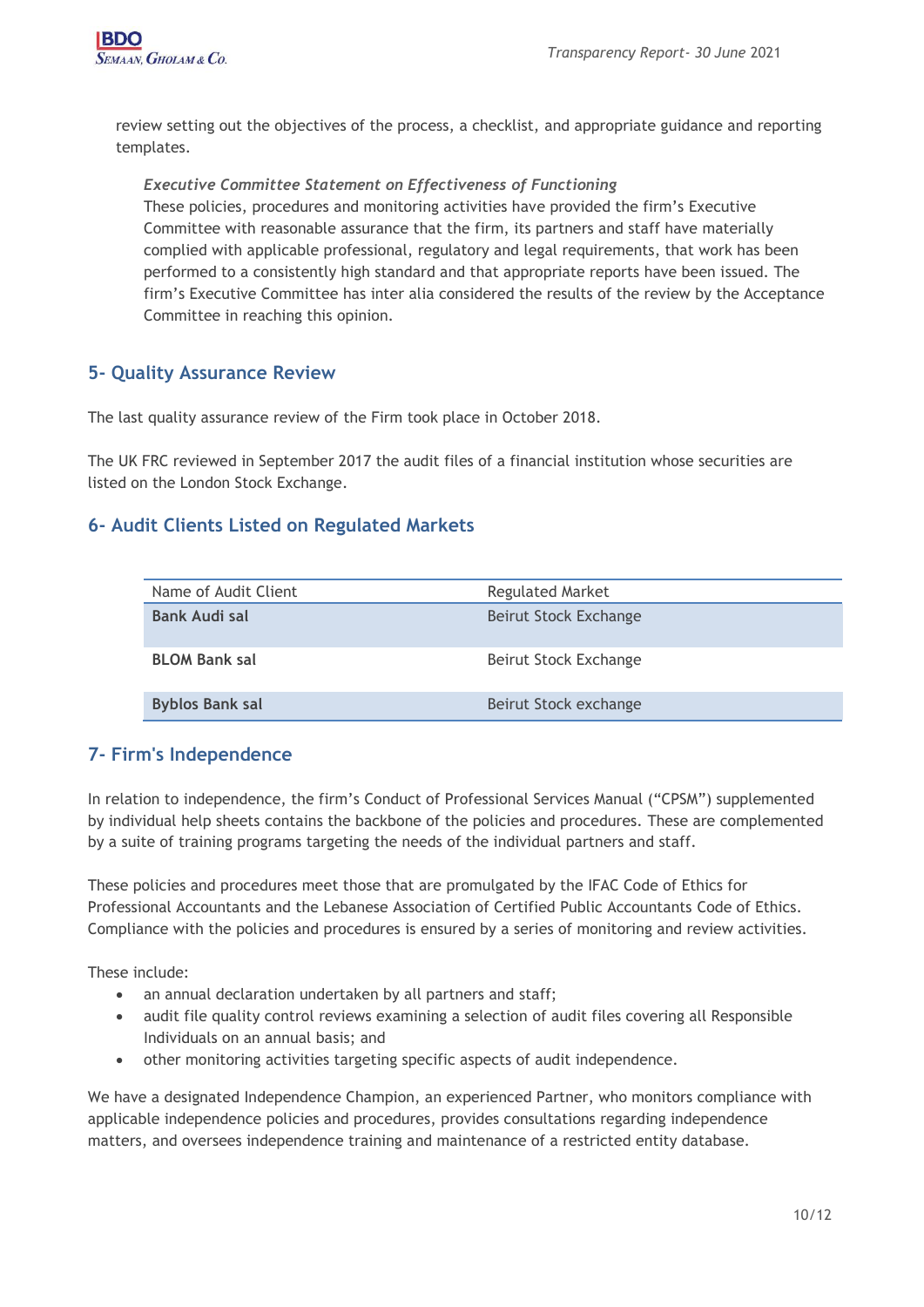Prior to accepting any new client or assurance engagement, the engagement team performs specific procedures to identify potential conflicts of interest and threats to the firm's independence.

## <span id="page-11-0"></span>**8- Firm's Education Policy**

The firm has a policy of facilitating and encouraging continuing education as an important means of developing knowledge and maintaining and improving the quality of its services and of motivating and retaining its personnel.

For audit partners and professional staff, the firm requires participation in appropriate continuing professional development programs and monitors the fulfillment of program obligations.

The continuing education program is comprised of training sessions organized by the firm specifically designed to meet its needs, by the BDO International network as well as external training by relevant professional bodies. Certain courses are mandatory and others are optional. The CPE requirements for professional auditors in Lebanon are also factored in to the program.

Extensive training is given to all new recruits on the BDO audit methodologies, tools and processes. More experienced personnel and partners are encouraged to constantly update and deepen their technical knowledge. Developing management and interpersonal skills are also very important for teams' management.

Continuing professional education is also a factor taken into account for the yearly evaluation of audit staff and the assessment of their career potential within the firm. The firm is committed to developing and maintaining the highest possible standards of technical competence through own development programs.

The firm has developed a curriculum providing technical training for our professionals throughout their careers. For all new assurance professionals, there is an orientation program covering the firm's audit approach and procedures and its organizational structure.

All qualified audit staff, including managers and partners, attend regular technical update courses. These courses are complementing by on the job coaching which provides a significant aspect of their professional development.

All staff members are personally responsible for keeping up to date with the requisite knowledge; skills and professional competence which they will need to successfully carry out the roles to which they are assigned.

As part of an individual's performance appraisal, professional development needs are assessed and courses or other training opportunities are identified.